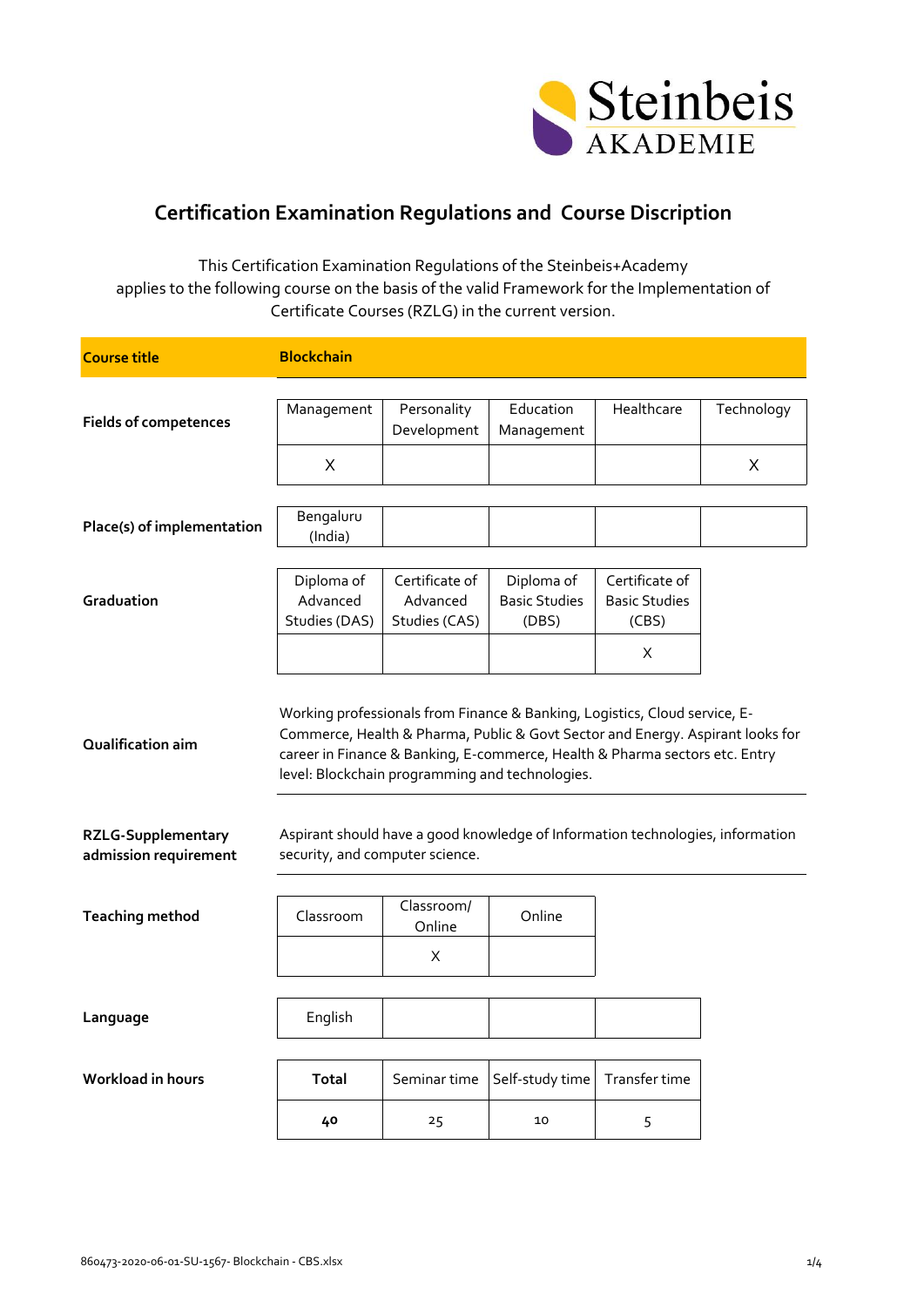

**Type of performance records (LNW)**

| Examination<br>(K) | Presentation/<br>oral<br>examination<br>(P) | Case (C) | Transfer<br>papaer (TA) | Project study<br>paper (PSA) |
|--------------------|---------------------------------------------|----------|-------------------------|------------------------------|
|                    |                                             |          |                         |                              |

## **Contents**

| <b>Modules</b>                                            | <b>Key topics</b>                                                                                                                                                                                                                                                                                                                                                              | <b>Seminar</b><br>time/h |
|-----------------------------------------------------------|--------------------------------------------------------------------------------------------------------------------------------------------------------------------------------------------------------------------------------------------------------------------------------------------------------------------------------------------------------------------------------|--------------------------|
| <b>Introduction To Blockchain And</b><br>Cryptocurrencies | History; Bitcoin or bitcoin (Do you know the<br>difference)?; Centralized Ledgers; Decentralized<br>Ledgers; Functions of currency; Distributed<br>consensus; Consensus Mechanisms ex. POW,<br>POS, DBTF (delegated Byzantine Fault<br>Tolerance) etc.; Financial use cases; Non-<br>Financial use cases; Price Derivation of Bitcoin<br>and other Altcoins; Demo and Exercise | $\overline{2}$           |
| 1st Generation Of Blockchain                              | Cryptography essentials; Hash functions ex.<br>SHA256; Bitcoin Improvement Protocol ex. BIP<br>32; Merkel root; Address; Symmetric and<br>Asymmetric Encryption; Digital signatures;<br>Bitcoin Dictionary; Demo of Features; Lab<br>session and Exercise                                                                                                                      | $\overline{2}$           |
| 2nd Generation Of Blockchain                              | Transactions; Blockchain Ledger; Demo of<br>Blockchain; Bitcoin units; The network; Bitcoin<br>Improvement Proposals (BIPS); Community;<br>Demo                                                                                                                                                                                                                                | $\overline{2}$           |
| 3rd Generation Of Blockchain                              | Blockchain explorers; UXTOS; Bitcoin Mining;<br>Algorithm; Mining pools; Hardware Wallets;<br>Security and centralization; Lab session and<br>Exercise                                                                                                                                                                                                                         | $\overline{2}$           |
| <b>Future Trends In Blockchain</b>                        | Wallet types; Bitcoin Clients; Deterministic<br>wallets; Backups; Demo of Wallets ex.; Lab<br>session and Exercise: Set up your Wallet                                                                                                                                                                                                                                         | $\overline{2}$           |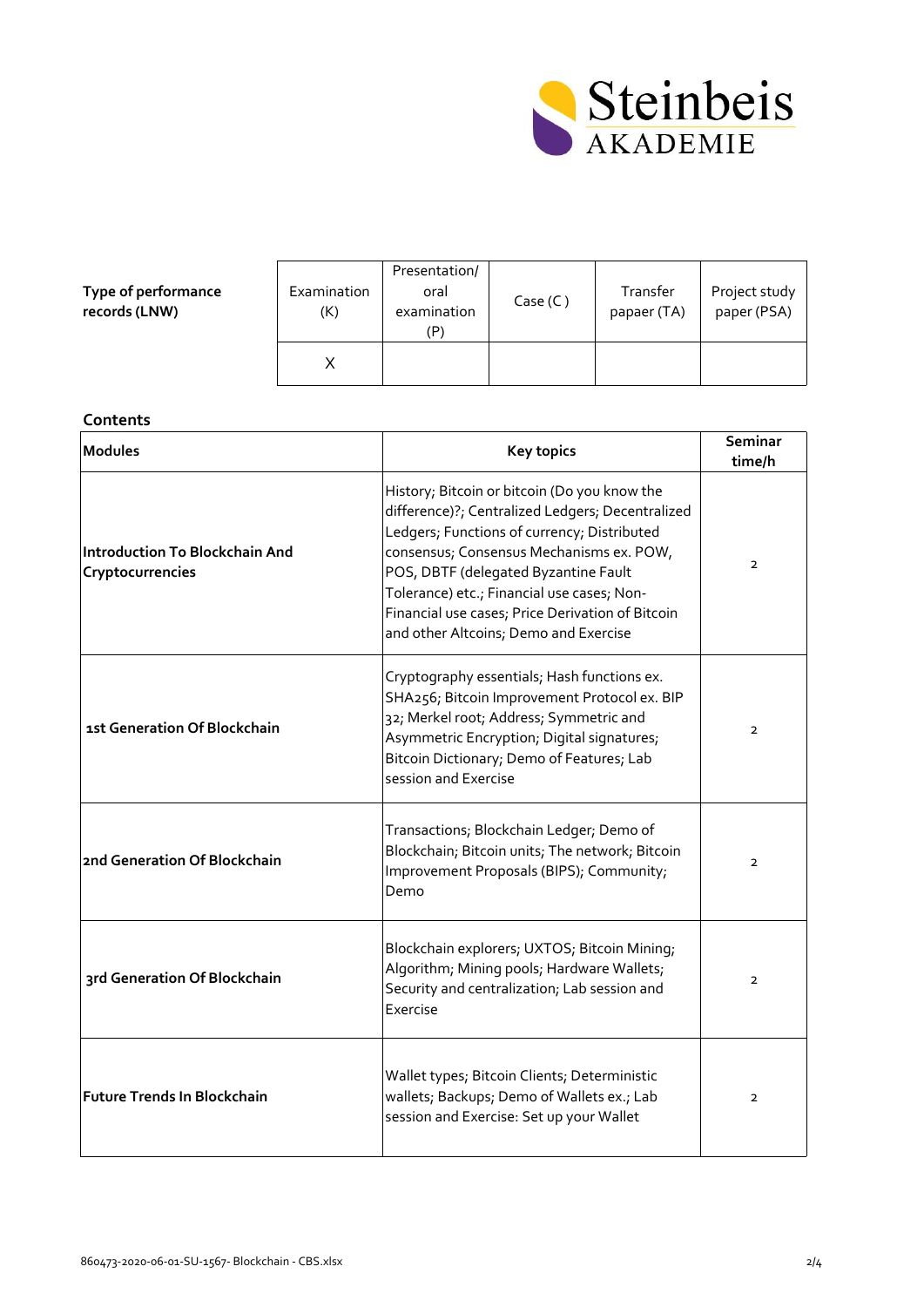

| <b>Bitcoins</b>                | Trade Bitcoins; Buy and sell Bitcoins; Invest;<br>Hedging; Introduction to Altcoins ex. NEO; Lab<br>session and Exercise                                                                                                                                                                                                                                                                                                                                                                                                                                                                                                                                                                                                                                                                                                                                                            | $\mathbf{2}$   |
|--------------------------------|-------------------------------------------------------------------------------------------------------------------------------------------------------------------------------------------------------------------------------------------------------------------------------------------------------------------------------------------------------------------------------------------------------------------------------------------------------------------------------------------------------------------------------------------------------------------------------------------------------------------------------------------------------------------------------------------------------------------------------------------------------------------------------------------------------------------------------------------------------------------------------------|----------------|
| <b>Excerises</b>               | Lab session and Exercise; Reality about<br>Blockchain and How Blockchain works?;<br>Blockchain Architecture and Platforms ex.<br>BigChain DB, Corda, Ethereum etc.; DTL-<br>Distributed ledger; Consensus Mechanisms ex.<br>POW, POS, DBTF (delegated Byzantine Fault<br>Tolerance) etc.; Real demo of Blockchain with a<br>simple example; Distributed VS Decentralized<br>network; Private and Public Blockchain;<br>Consortium Blockchain; Permissioned and<br>Permission less Blockchain; Public and Private<br>Key creation; Storing Private and Public key;<br>Mining; Genesis Block in Blockchain; Hard fork;<br>Consensus Mechanism; 51% Attack theory;<br>Exercise: Set up your Private Blockchain;<br>Exercise: Blockchain use cases for Banking,<br>Insurance etc.; Extra: How to design Blockchain<br>Architecture, Blockchain use cases,<br>Requirements Analysis etc. | $\mathbf{2}$   |
| <b>Blockchain Architecture</b> | Design the admins and user Interfaces of<br>Blockchain. Examples Demonstration with<br>HTML5, CSS, Solidity; Blockchain Architecture<br>and Platforms ex. BigChainDB, Corda, Ethereum<br>etc.                                                                                                                                                                                                                                                                                                                                                                                                                                                                                                                                                                                                                                                                                       | $\mathbf{2}$   |
| Introduction To Ethereum       | Introduction to Ethereum; Basics of Ethereum;<br>Introduction to Web 3 and Truffle; Introduction<br>to smart contract; Components of smart<br>contract; Exercise: Create and deploy Smart<br>contract; Ethereum tools ex. Mist, Dapps and<br>accounts; Ethereum Test Rpc; Introduction to<br>solidity programming; Structure of Solidity<br>contract; DApps and DAOs; Lab session and<br>Excercise                                                                                                                                                                                                                                                                                                                                                                                                                                                                                  | $\overline{2}$ |
| <b>Blockchain Platforms</b>    | Introduction to Blockchain platforms ex. Multi<br>chain; Blockchain as a service (BAAS) on<br>Microsoft Azure; Blockchain on AWS (Amazon<br>web services); Blockchain on IBM Bluemix;<br>Exercise: How to set up Private Blockchain on<br>Multichain; Exercise: How to set up Private<br>Blockchain on Amazon Web services                                                                                                                                                                                                                                                                                                                                                                                                                                                                                                                                                          | $\mathbf{2}$   |